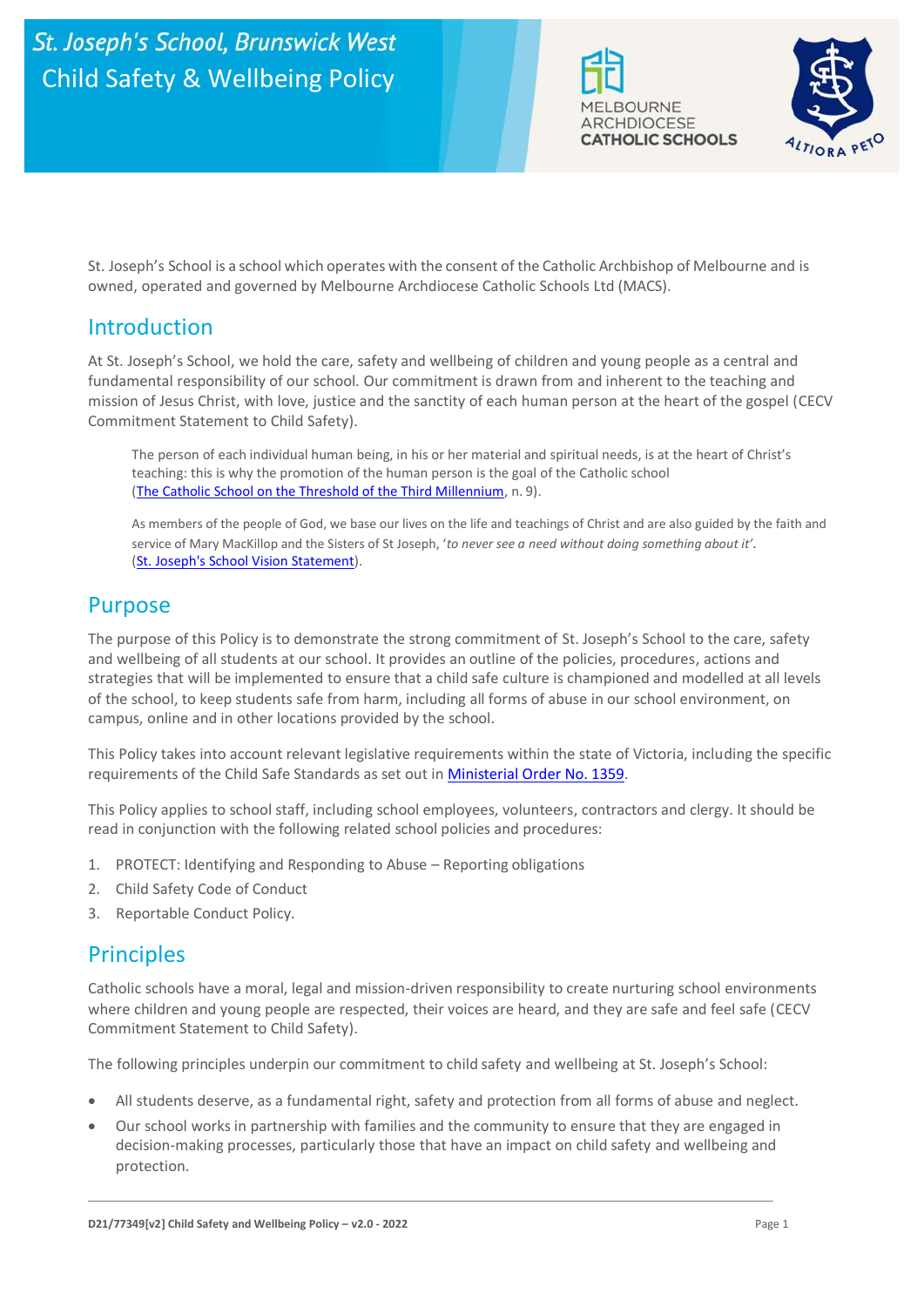- All students have the right to a thorough and systematic education in all aspects of personal safety, in partnership with their parents/guardians/carers.
- All adults in our school, including teaching and non-teaching staff, clergy, volunteers and contractors, have a responsibility to care for children and young people, to positively promote their wellbeing, to identify and mitigate risks related to child safety and wellbeing in the school environment and to protect them from any kind of harm or abuse.
- The policies, guidelines and codes of conduct for the care, wellbeing and protection of students are based on honest, respectful and trusting relationships between adults and children and young people.
- Policies and practices demonstrate compliance with legislative requirements and cooperation with the Church, governments, the police and human services agencies.
- All persons involved in situations where harm is suspected or disclosed must be treated with sensitivity, dignity and respect.
- All members of the school community (including students and their families) are kept informed of child safety and wellbeing matters (where appropriate) and are involved in promoting child safety and wellbeing.
- Staff, clergy, volunteers, contractors, parents and students should feel free to raise concerns about child safety and wellbeing, knowing these will be taken seriously by school leadership.
- Appropriate confidentiality will be maintained, with information being provided to those who have a right or a need to be informed, either legally (including under legislated information sharing schemes being Child Information Sharing Scheme (CISS) or Family Violence Information Sharing Scheme (FVISS)) or pastorally.

# Definitions

**Child** means a child or young person who is under the age of 18 years.

#### **Child abuse** includes:

- (a) any act committed against a child involving:
	- (i) a sexual offence
	- (ii) an offence under section 49B(2) of the *Crimes Act 1958* (grooming)
- (b) the infliction, on a child, of:
	- (i) physical violence
	- (ii) serious emotional or psychological harm
- (c) serious neglect of a child.

**Child safety** encompasses matters related to protecting all children from child abuse, managing the risk of child abuse, providing support to a child at risk of child abuse, and responding to suspicions, incidents, disclosures or allegations of child abuse (Ministerial Order No. 1359).

**Child neglect** includes a failure to provide the child with an adequate standard of nutrition, medical care, clothing, shelter or supervision to the extent that the health and physical development of the child is significantly impaired or placed at serious risk (PROTECT: Identifying and responding to all forms of abuse in [Victorian schools\)](http://www.cecv.catholic.edu.au/getmedia/ebe135a4-d1b3-48a0-81fe-50d4fc451bcd/Identifying-and-Responding-to-All-Forms-of-Abuse.aspx#page%3D27).

**Child physical abuse** generally consists of any non-accidental infliction of physical violence on a child by any person [\(PROTECT: Identifying and responding to all forms of abuse in Victorian schools\)](https://www.cecv.catholic.edu.au/getmedia/ebe135a4-d1b3-48a0-81fe-50d4fc451bcd/Identifying-and-Responding-to-All-Forms-of-Abuse.aspx#page%3D15).

**Child sexual abuse** is when a person uses power or authority over a child to involve them in sexual activity. It can include a wide range of sexual activity and does not always involve physical contact or force [\(PROTECT:](https://www.cecv.catholic.edu.au/getmedia/ebe135a4-d1b3-48a0-81fe-50d4fc451bcd/Identifying-and-Responding-to-All-Forms-of-Abuse.aspx#page%3D17)  [Identifying and responding to all forms of abuse in Victorian schools\)](https://www.cecv.catholic.edu.au/getmedia/ebe135a4-d1b3-48a0-81fe-50d4fc451bcd/Identifying-and-Responding-to-All-Forms-of-Abuse.aspx#page%3D17).

**Emotional child abuse** occurs when a child is repeatedly rejected, isolated or frightened by threats, or by witnessing family violence [\(PROTECT: Identifying and responding to all forms of abuse in Victorian schools\)](https://www.cecv.catholic.edu.au/getmedia/ebe135a4-d1b3-48a0-81fe-50d4fc451bcd/Identifying-and-Responding-to-All-Forms-of-Abuse.aspx#page%3D26).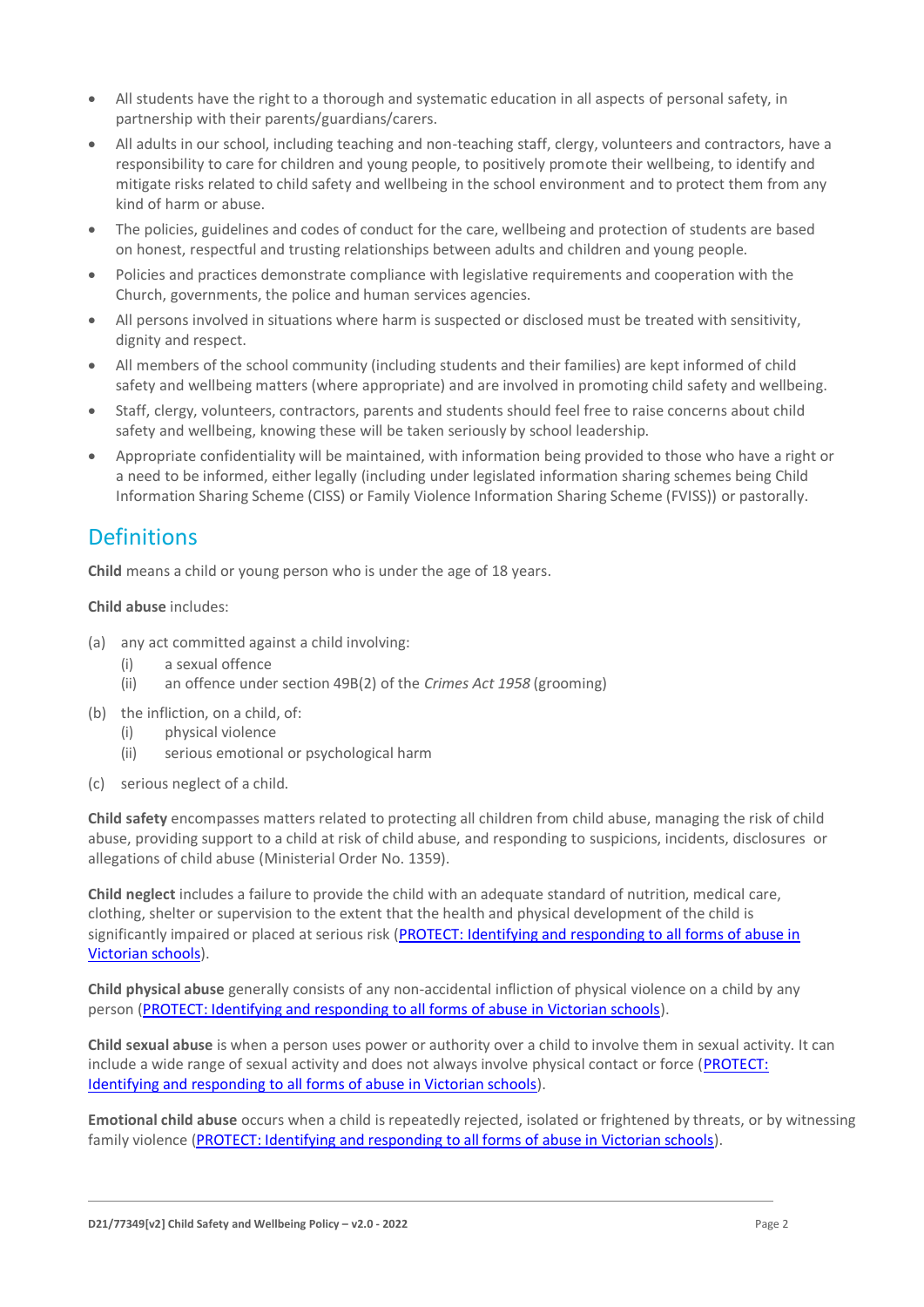**Grooming** is when a person engages in predatory conduct to prepare a child for sexual activity at a later date. It can include communication and/or attempting to befriend or establish a relationship or other emotional connection with the child or their parent/carer (PROTECT: Identifying and responding to all forms of abuse in [Victorian schools\)](https://www.cecv.catholic.edu.au/getmedia/ebe135a4-d1b3-48a0-81fe-50d4fc451bcd/Identifying-and-Responding-to-All-Forms-of-Abuse.aspx#page%3D20).

**Mandatory reporting:** The legal requirement under the *Children, Youth and Families Act 2005* (Vic.) to protect children from harm relating to physical and sexual abuse. The Principal, registered teachers and early childhood teachers, school counsellors, religious clergy, medical practitioners and nurses at a school are mandatory reporters under this Act [\(PROTECT: Identifying and responding to all forms of abuse in Victorian schools\)](http://www.cecv.catholic.edu.au/getmedia/ebe135a4-d1b3-48a0-81fe-50d4fc451bcd/Identifying-and-Responding-to-All-Forms-of-Abuse.aspx#page%3D8).

**Reasonable belief – mandatory reporting:** When school staff are concerned about the safety and wellbeing of a child or young person, they must assess that concern to determine if a report should be made to the relevant agency. This process of considering all relevant information and observations is known as forming a reasonable belief. A 'reasonable belief' or a 'belief on reasonable grounds' is not the same as having proof, but is more than mere rumour or speculation. A reasonable belief is formed if a reasonable person in the same position would have formed the belief on the same grounds (PROTECT: Identifying and responding to all forms of abuse in [Victorian schools\)](http://www.cecv.catholic.edu.au/getmedia/ebe135a4-d1b3-48a0-81fe-50d4fc451bcd/Identifying-and-Responding-to-All-Forms-of-Abuse.aspx#page%3D35).

**Reasonable belief – reportable conduct scheme:** When a person has a reasonable belief that a worker/volunteer has committed reportable conduct or misconduct that may involve reportable conduct. A reasonable belief is more than suspicion and there must be some objective basis for the belief. It does not necessitate proof or require certainty.

NOTE: the difference between the reasonable belief definitions under mandatory reporting and the reportable conduct scheme is the category of persons who are required to, or can, form the reasonable belief which forms the basis for a report.

**Reportable conduct:** Five types of reportable conduct are listed in the *Child Wellbeing and Safety Act 2005* (Vic.) (as amended by the *Children Legislation Amendment (Reportable Conduct) Act 2017*). These include:

- 1. sexual offences (against, with or in the presence of a child)
- 2. sexual misconduct (against, with or in the presence of a child)
- 3. physical violence (against, with or in the presence of a child)
- 4. behaviour that is likely to cause significant emotional or psychological harm
- 5. significant neglect.

**School environment** means any of the following physical, online or virtual places used during or outside school hours:

- a campus of the school
- online or virtual school environments made available or authorized by St. Joseph's School for use by a child or student (including email, intranet systems, software, applications, collaboration tools and online services)
- other locations provided by the school or through a third-part provider for a child or student to use including, but not limited to, locations used for school camps, approved homestay accommodation, delivery of education and training, sporting events, excursions, competitions and other events) (Ministerial Order No. 1359).

**School staff** means an individual working in a school environment who is:

- directly engaged or employed by a school governing authority
- a contracted service provider engaged by MACS (whether or not a body corporate or any other person is an intermediary) engaged to perform child-related work for St. Joseph's School
- a minister of religion, a religious leader or an employee or officer of a religious body associated with MACS (Ministerial Order No. 1359).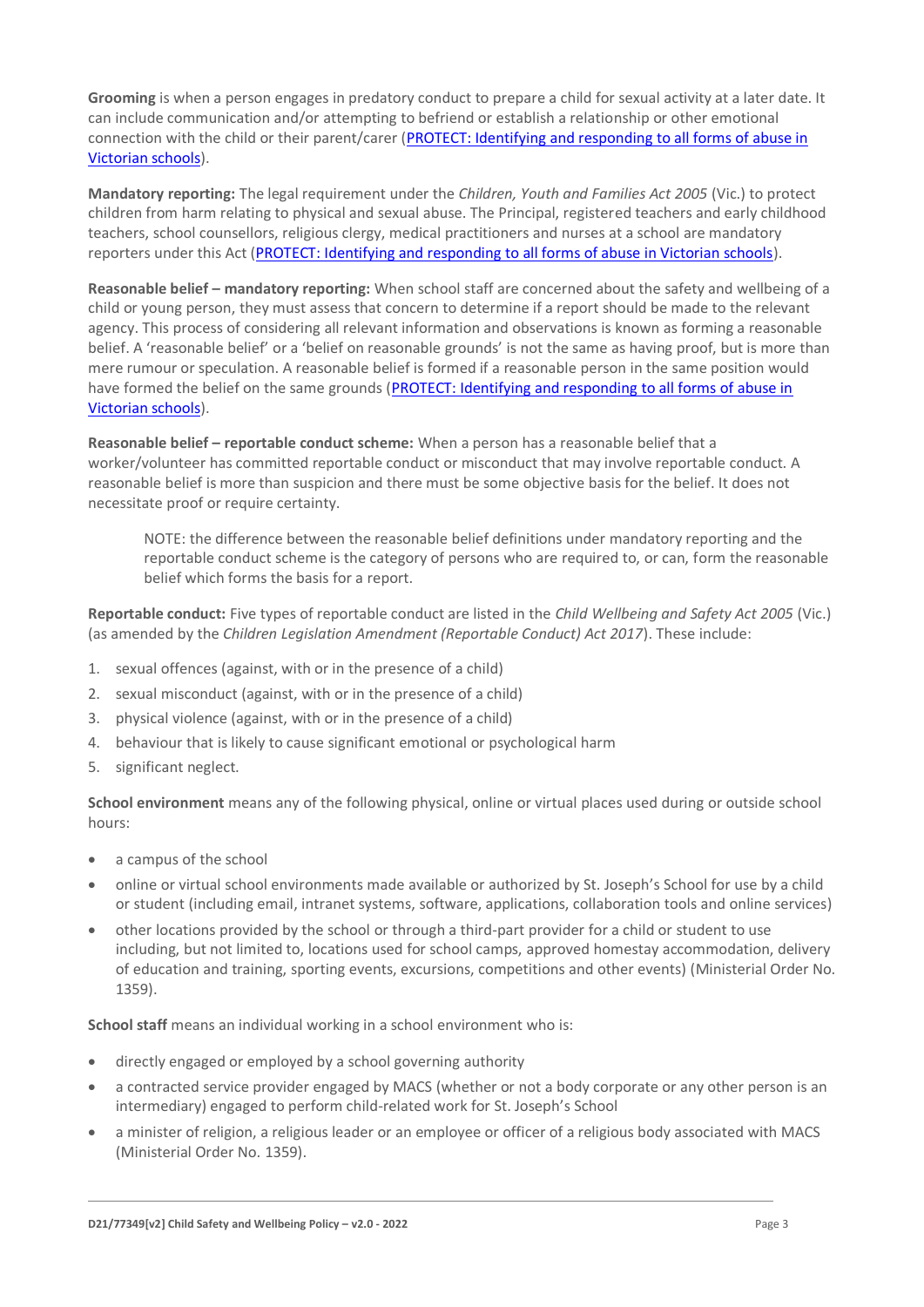**Volunteer** means a person who performs work without remuneration or reward for St. Joseph's School in the school environment.

## Policy commitments

All students enrolled at St. Joseph's School have the right to feel safe and be safe. The safety and wellbeing of children in our care will always be our first priority and we do not and will not tolerate child abuse. We aim to create a child-safe and child-friendly environment where children are free to enjoy life to the full without any concern for their safety. There is particular attention paid to the most vulnerable children, including Aboriginal and Torres Strait Islander children, children from culturally and/or linguistically diverse backgrounds, children with a disability, children who are unable to live at home, international students, and LGBTIQ+ students.

### **Our commitment to our students**

- We commit to the safety and wellbeing of all children and young people enrolled in our school.
- We commit to providing children and young people with positive and nurturing experiences.
- We commit to listening to children and young people, and empowering them by ensuring that they understand their rights (including to safety, information and participation), and by taking their views seriously and addressing any concerns that they raise with us.
- We commit to taking action to ensure that children and young people are protected from abuse or harm.
- We commit to ensuring that the needs of all children and young people enrolled in our school are met, including those who are most vulnerable.
- We commit to recognising the importance of friendships and to encouraging support from peers, to help children and students feel safe and less isolated.
- We commit to developing a culture that facilitates and provides opportunities for children and student participation, and that strengthens the confidence and engagement of children and students by being responsive to their input.
- We commit to teaching children and young people the necessary skills and knowledge to understand and maintain their personal safety and wellbeing.
- We commit to seeking input and feedback from students regarding the creation of a safe school environment.

### **Our commitment to parents, guardians and carers**

- We commit to communicating honestly and openly with parents, guardians and carers about the wellbeing and safety of their children.
- We commit to engaging with, and listening to, the views of parents, guardians and carers about our child safety and wellbeing practice, policies and procedures.
- We commit to transparency in our decision-making with parents, guardians and carers where it will not compromise the safety of children or young people.
- We commit to open engagement and communication with parents, guardians and carers about our child safe approach and our operations and governance related to child safety and wellbeing.
- We commit to ensuring that relevant information relating to child safety and wellbeing is accessible to parents, guardians and carers.
- We commit to acknowledging the cultural diversity of students and families, and being sensitive to how this may impact on student safety issues.
- We commit to continuously reviewing and improving our systems to protect children from abuse.

### **Our commitment to our school staff (school employees, volunteers, contractors and clergy)**

• We commit to providing all St. Joseph's School staff with the necessary support to enable them to fulfil their roles, and to ensure that staff are attuned to signs of harm and are able to facilitate child-friendly ways for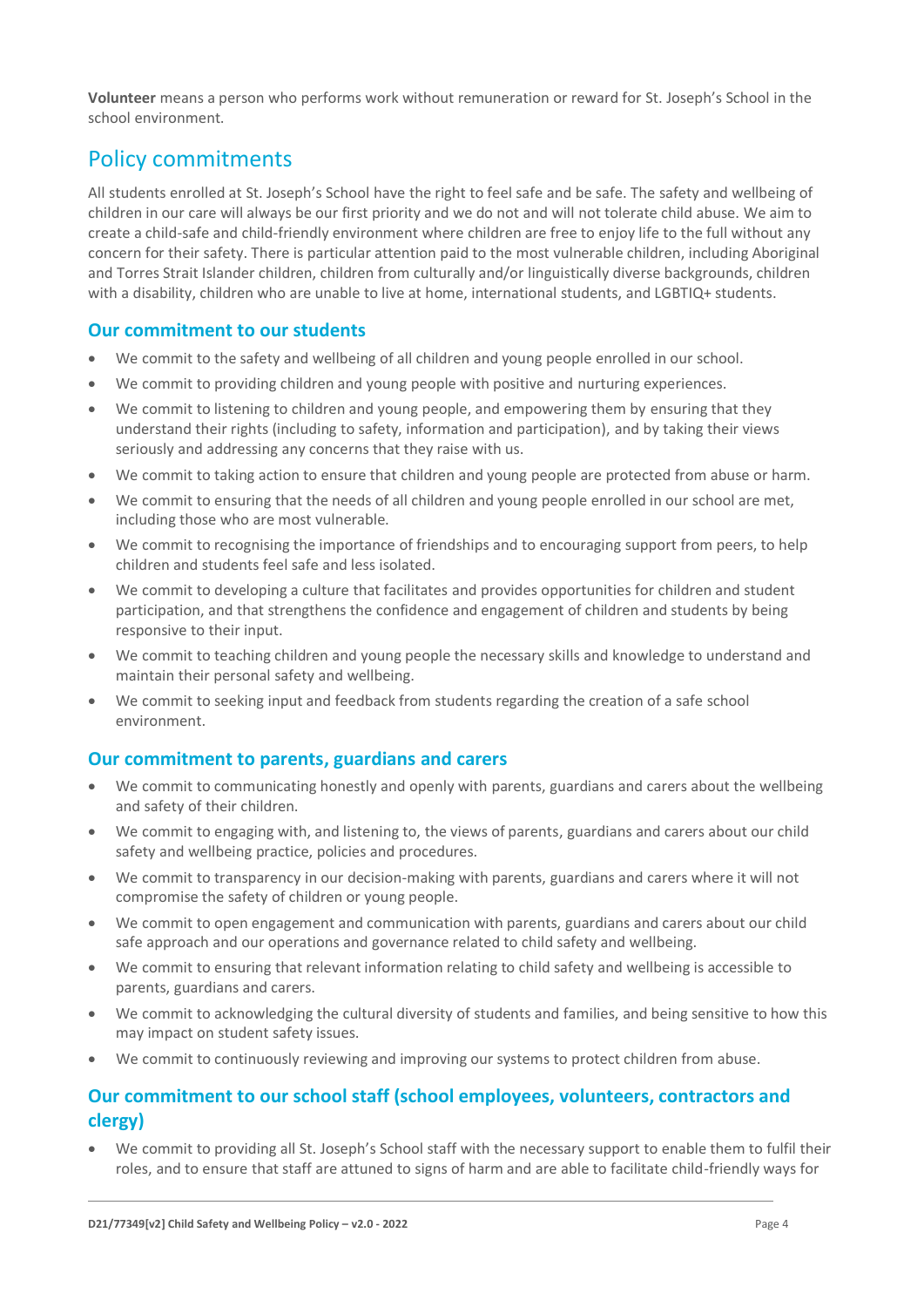children and students to express their views, participate in decision-making and raise their concerns. This will include regular and appropriate learning opportunities.

- We commit to providing regular opportunities to clarify and confirm policy and procedures in relation to child safety and wellbeing, and young people's protection and wellbeing. This will include annual training in the principles and intent of the Child Safety and Wellbeing Policy and Child Safety Code of Conduct, and staff responsibilities to report concerns.
- We commit to listening to all concerns voiced by St. Joseph's School staff, clergy, volunteers and contractors about keeping children and young people safe from harm.
- We commit to providing opportunities for St. Joseph's School school employees, volunteers, contractors and clergy to receive formal debriefing and counselling arising from incidents of the abuse of a child or young person.

## Responsibilities and organisational arrangements

Everyone employed or volunteering at St. Joseph's School has a responsibility to understand the important and specific role they play individually and collectively to ensure a child safe culture in which the wellbeing and safety of all students is at the forefront of all they do and every decision they make (CECV Commitment Statement to Child Safety).

The school has allocated roles and responsibilities for child safety and wellbeing as follows:

Principal (Mr. Matthew Davey)

Deputy Principal & Wellbeing Leader (Mrs Jackie Fox-Hooper)

#### **Guide to responsibilities of school leadership**

The Principal, the school governing authority and school leaders at St. Joseph's School recognise their particular responsibility to ensure the development of preventative and proactive strategies that promote a culture of openness, awareness of and shared responsibility for child safety and wellbeing. Responsibilities include:

- creating an environment for children and young people to be safe and to feel safe
- upholding high principles and standards for all staff, clergy, volunteers and contractors
- promoting models of behaviour between adults and children and young people based on mutual respect and consideration
- ensuring thorough and rigorous practices are applied in the recruitment, screening and ongoing professional learning of staff and volunteers
- ensuring that school personnel have regular and appropriate learning to develop their knowledge of, openness to and ability to prevent, identify and address child safety and wellbeing matters
- ensuring that the school has in place appropriate risk management strategies and practices that focus on preventing, identifying and mitigating risks related to child safety and wellbeing in the school environment
- providing regular opportunities to clarify and confirm legislative obligations, policy and procedures in relation to children and young people's protection and wellbeing
- ensuring the school meets the specific requirements of the Victorian Child Safe Standards as set out in Ministerial Order No. 1359
- ensuring the school takes specific action to protect children from abuse in line with the three new criminal offences introduced under the *Crimes Act 1958* (Vic.) and in line wit[h PROTECT: Identifying and responding](http://www.cecv.catholic.edu.au/getmedia/ebe135a4-d1b3-48a0-81fe-50d4fc451bcd/Identifying-and-Responding-to-All-Forms-of-Abuse.aspx)  [to all forms of abuse in Victorian schools](http://www.cecv.catholic.edu.au/getmedia/ebe135a4-d1b3-48a0-81fe-50d4fc451bcd/Identifying-and-Responding-to-All-Forms-of-Abuse.aspx)
- ensuring the school understands and reports all matters that may constitute reportable conduct under the Reportable Conduct Scheme and in accordance with the School's reportable conduct policy
- sharing information under legislated information sharing schemes (CISS and FVISS) in accordance with the school's prescribed role as an ISE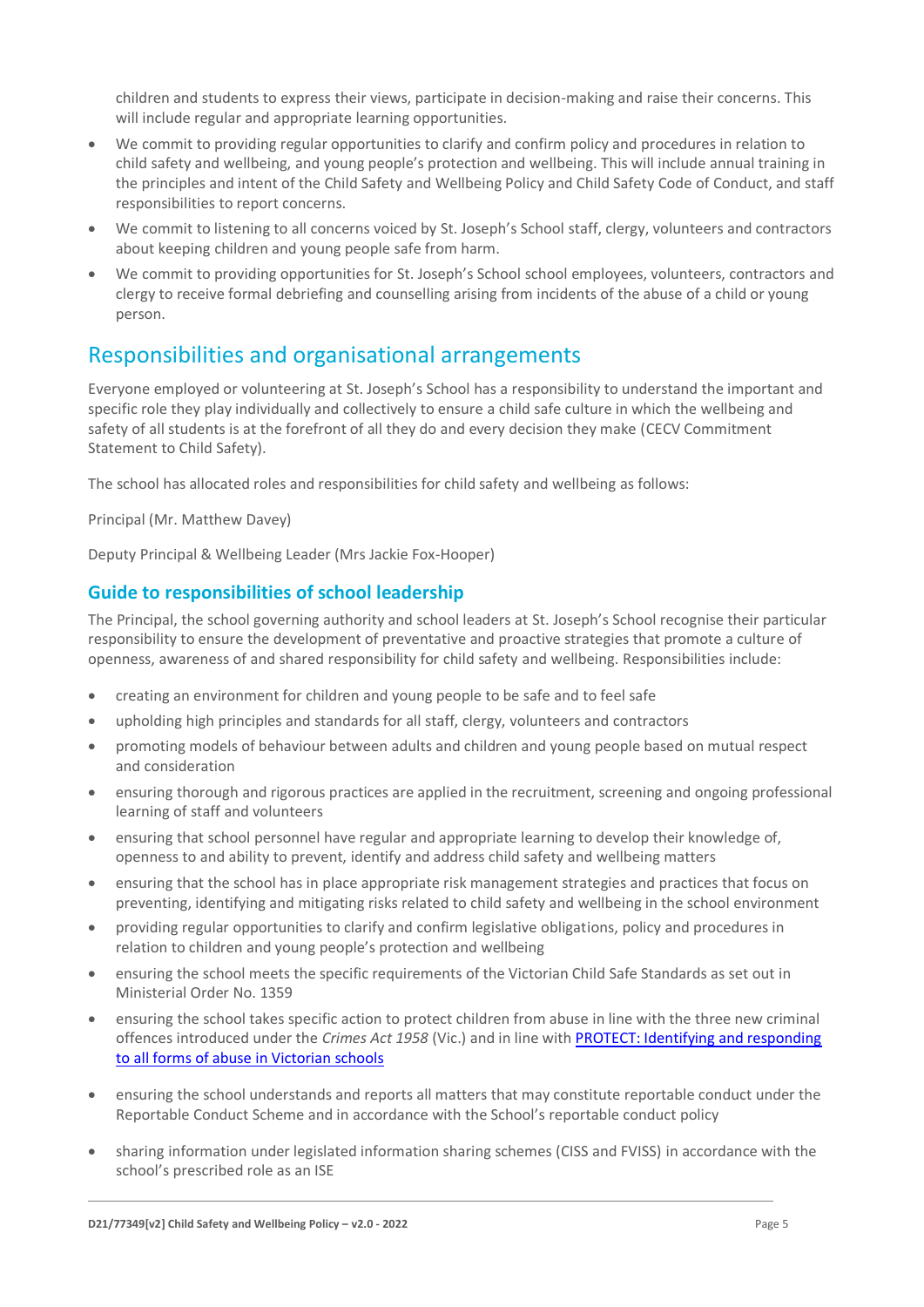• ensuring that the school monitors and reviews the risks related to child safety and wellbeing, including evaluating the effectiveness of the implementation of its risk controls, on an annual basis.

### **Guide to responsibilities of school staff**

Responsibilities of school staff (school employees, contractors and clergy) and volunteers include:

- treating children and young people with dignity and respect, acting with propriety, providing a duty of care, and protecting children and young people in their care
- following the legislative and internal school policies, procedures and processes in the course of their work, if they form a reasonable belief that a child or young person has been or is being abused or neglected
- providing a physically and psychologically safe environment where the wellbeing of children and young people is nurtured
- undertaking regular training and education in order to understand their individual responsibilities in relation to child safety, and the wellbeing of children and young people, including ways to prevent, identify and mitigate risks relating to child safety and wellbeing
- assisting children and young people to develop positive, responsible and caring attitudes and behaviours which recognise the rights of all people to be safe and free from abuse
- following the school's Child Safety Code of Conduct
- where risks of child abuse are identified, ensuring that action is taken to mitigate against those risks and that risks and actions are appropriately recorded.

### **Organisational arrangements**

The Principal has the overall leadership role in monitoring and responding to the policy, procedures and practices for child safety and wellbeing in St. Joseph's School in accordance with this Policy.

*Edit the sample text below to reflect the specific organisational arrangements for child safety and wellbeing at your school. This may include the appointment of a Child Safety and Wellbeing Lead and the creation of a Child Safety and Wellbeing Team or Committee.*

We have appointed a Child Safety and Wellbeing Lead/Officer and the role description is available in the staff handbook:

- The Child Safety and Wellbeing Team assists the Principal.
- The Child Safety and Wellbeing Team works in preventing, identifying and mitigating risks in child safety and wellbeing.
- The Child Safety and Wellbeing Team also supports the Principal to monitor implementation of school policies, procedures and practices, to monitor and review the risks associated with child safety and wellbeing (including by and to identify professional learning.

St. Joseph's School's website and newsletter will provide information to keep parents and carers informed of child safety and wellbeing commitments, procedures and arrangements.

# Expectation of our school staff and volunteers – Child Safety Code of **Conduct**

At St. Joseph's School, we expect school employees, volunteers, contractors and clergy to proactively ensure the safety and wellbeing of students at all times, to identify concerns about child safety and wellbeing and to take appropriate action if there are concerns about the safety and wellbeing of any child at the school. All school staff must remain familiar with the relevant laws, the code of conduct, and policies and procedures in relation to child protection, and comply with all requirements. We have developed [a Child Safety Code of Conduct,](https://www.sjbwickw.catholic.edu.au/_files/ugd/c234ff_8fc52bf64deb49d9b6a7abe59a0e5adc.pdf) which recognises the critical role that school staff play in protecting the students in our care and establishes clear expectations of school employees, volunteers, contractors and clergy for appropriate behaviour with children in order to safeguard them against abuse and/or neglect.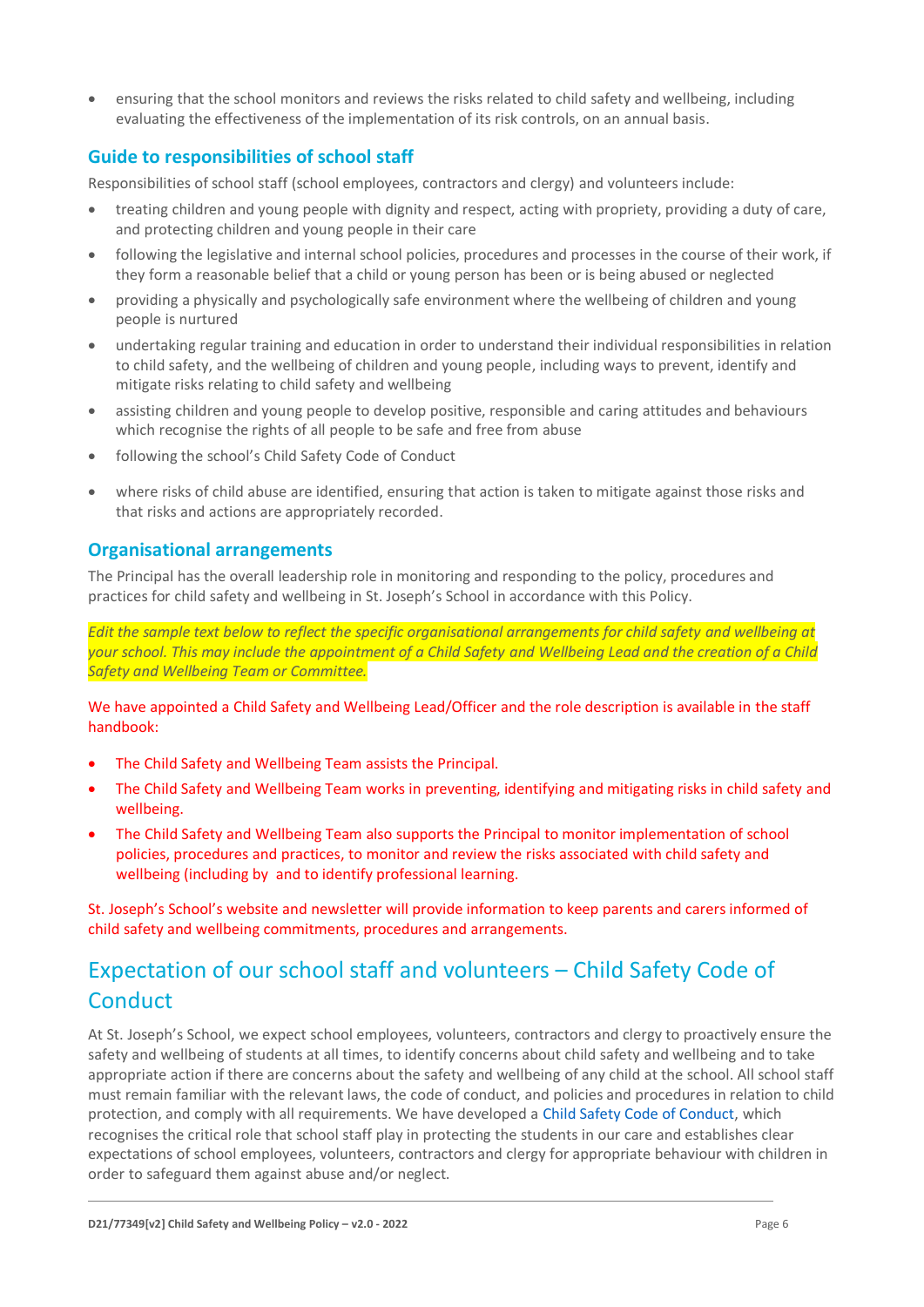Our Code also protects school staff and volunteers through clarification of acceptable and unacceptable behaviour.

# Student safety and participation

At St. Joseph's School, we actively encourage all students to openly express their views and feel comfortable about giving voice to the things that are important to them.

We teach students about what they can do if they feel unsafe and enable them to understand, identify, discuss and report their concerns. We listen to and act on any concerns students, or their parents or carers, raise with us.

The curriculum design integrates appropriate knowledge and skills to enhance students' understanding of being safe, as well as their understanding of their rights to safety, information and participation. Teaching and learning strategies that acknowledge and support student agency and voice are implemented. We ensure that students are offered access to sexual abuse prevention programs and to relevant related information in an ageappropriate way.

We have developed appropriate education about:

- standards of behaviour for students attending our school
- healthy and respectful relationships (including sexuality)
- resilience
- child abuse awareness and prevention.

We have also developed curriculum planning documents that detail the strategies and actions the school takes to implement its obligations to ensure that:

- children and students are informed about all of their rights, including to safety, information and participation
- the importance of friendship is recognised and support from peers is encouraged, to help children and students feel safe and be less isolated
- staff and volunteers are attuned to signs of harm and facilitate child-friendly ways for children and students to express their views, participate in decision-making and raise their concerns
- we have strategies in place to develop a culture that facilitates participation and is responsive to the input of children and students
- we provide opportunities for children and students to participate and is responsive to their contributions to strengthen confidence and engagement
- students are offered access to sexual abuse prevention programs and to relevant information in an ageappropriate way.

## Reporting and responding

Our school creates records relevant to any child safety complaints, disclosures or breaches of the Child Safety Code of Conduct, and maintains and disposes of those records in accordance with security and privacy requirements and [Public Record Office Victoria Recordkeeping Standards](https://prov.vic.gov.au/sites/default/files/files/documents/1906v1.0.pdf) (including minimum retention periods). Our school complies with legal obligations that relate to managing the risk of child abuse under the *Children, Youth and Families Act 2005* (Vic.), the *Crimes Act 1958* (Vic.), the *Child Wellbeing and Safety Act 2005* (Vic.) and the recommendations of the *[Betrayal of Trust](http://www.parliament.vic.gov.au/fcdc/article/1788)* report.

Child protection reporting obligations fall under separate pieces of legislation with differing reporting requirements.

Our school's [PROTECT: Identifying and Responding to Abuse](https://c234ffca-8cfb-4fe6-9261-9dadc465f40e.usrfiles.com/ugd/c234ff_fc0d39dfe7464c70a9f1e40114e8b58c.pdf) – Reporting obligations, updated on 24-05-2022, sets out the actions required under the relevant legislation when there is a reasonable belief that a child at our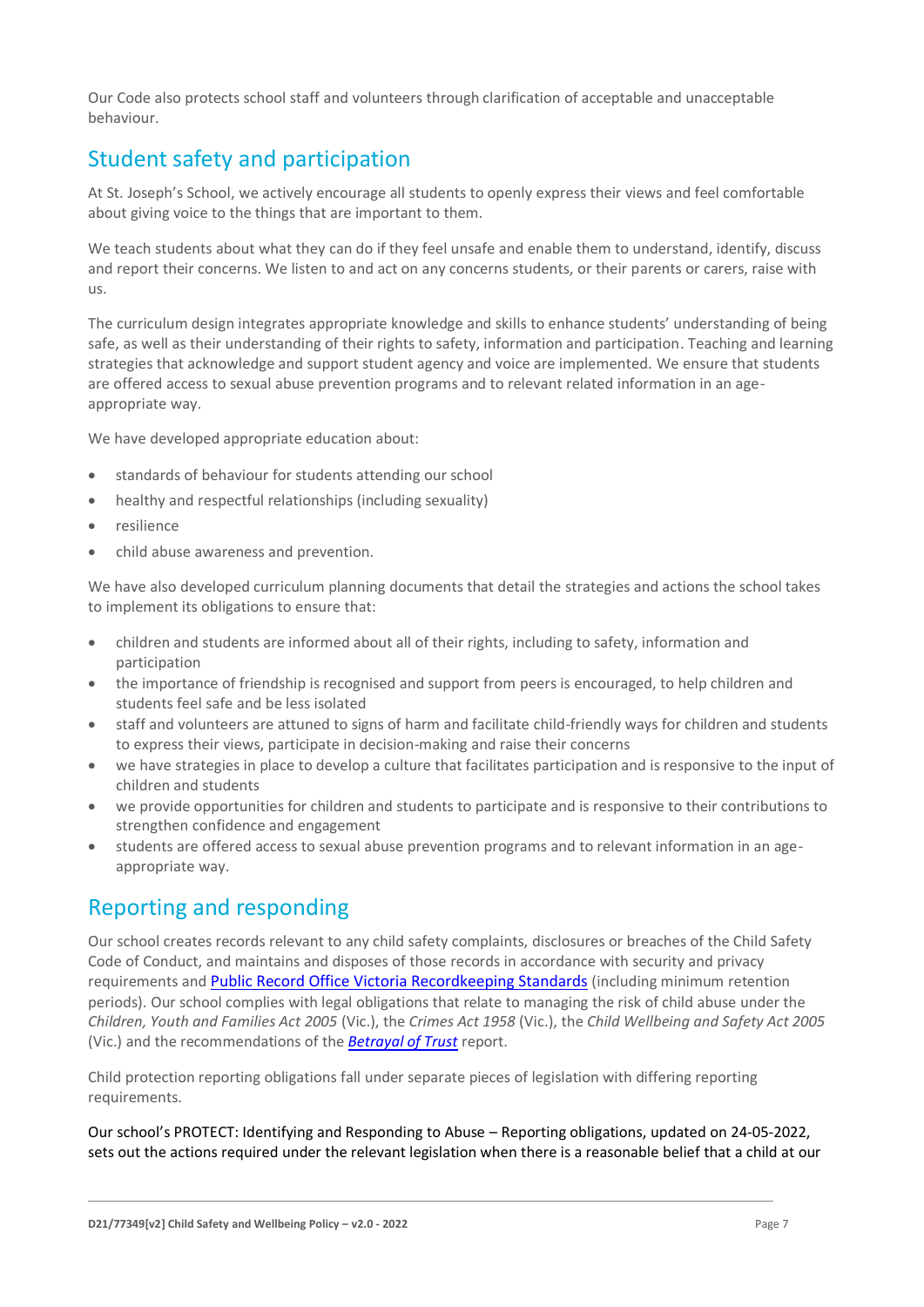#### school is in need of protection or a criminal offence has been committed, and provides guidance and procedures on how to make a report.

Our policy assists staff, volunteers and families to:

- identify the indicators of a child or young person who may be in need of protection
- understand how a reasonable belief is formed under the reportable conduct scheme as well as mandatory reporting
- make a report of a child or young person who may be in need of protection
- comply with mandatory reporting obligations under child protection law, and their legal obligations relating to child abuse and grooming under criminal law
- understand and comply with information sharing and recordkeeping obligations
- comply with reporting obligations under the reportable conduct scheme including obligations to report and investigate allegations of reportable conduct.

Our school has also established additional internal procedures and processes to help ensure that appropriate action is taken to prevent, identify and respond to concerns about the wellbeing and/or safety of a student.

Our school is a prescribed Information Sharing Entity (ISE) meaning that, where legislated requirements are met, it is able to share confidential information with other ISEs to promote child wellbeing or safety under the CISS or FVISS.

At St. Joseph's School, if any member of our school community has concerns for a child's safety they need to discuss, they can notify the school Principal or the Deputy Principal.

If the Principal or Deputy Principal is not available, then it should be discussed with a member of the school leadership team. Alternatively, any member of the school community may report directly to the responsible authority.

The staff member, supported by the Principal or designated Child Safety and Wellbeing Officer will follow the step-by-step guide to making a report as outlined in th[e Four Critical Actions for Schools: Responding to](https://www.education.vic.gov.au/Documents/about/programs/health/protect/FourCriticalActions_ChildAbuse.pdf)  [Incidents, Disclosures and Suspicions of Child Abuse.](https://www.education.vic.gov.au/Documents/about/programs/health/protect/FourCriticalActions_ChildAbuse.pdf)

# Screening and recruitment of school staff

St. Joseph's School will apply thorough and rigorous screening processes in the recruitment of employees and volunteers involved in child-connected work. Our commitment to child safety and wellbeing and our screening requirements are included in all advertisements for such employee, contractor and volunteer positions, and all applicants are provided with copies of the school's Child Safety Code of Conduct and the Child Safety and Wellbeing Policy.

Each job description for staff involved in child-connected work has a clear statement that sets out the requirements, duties and responsibilities regarding child safety and wellbeing for those in that role and the occupant's essential qualifications, experience and attributes in relation to child safety and wellbeing.

When recruiting and selecting employees, contractors and volunteers involved in child-connected work, we ensure that we gather, verify and record the following information about any person we propose to engage:

- confirm the applicant's Working with Children Check and National Police Check status and/or professional registration (as relevant)
- obtain proof of personal identity and any essential or relevant professional or other qualifications
- verify the applicant's history of work involving children
- obtain references that address the applicant's suitability for the job and working with children.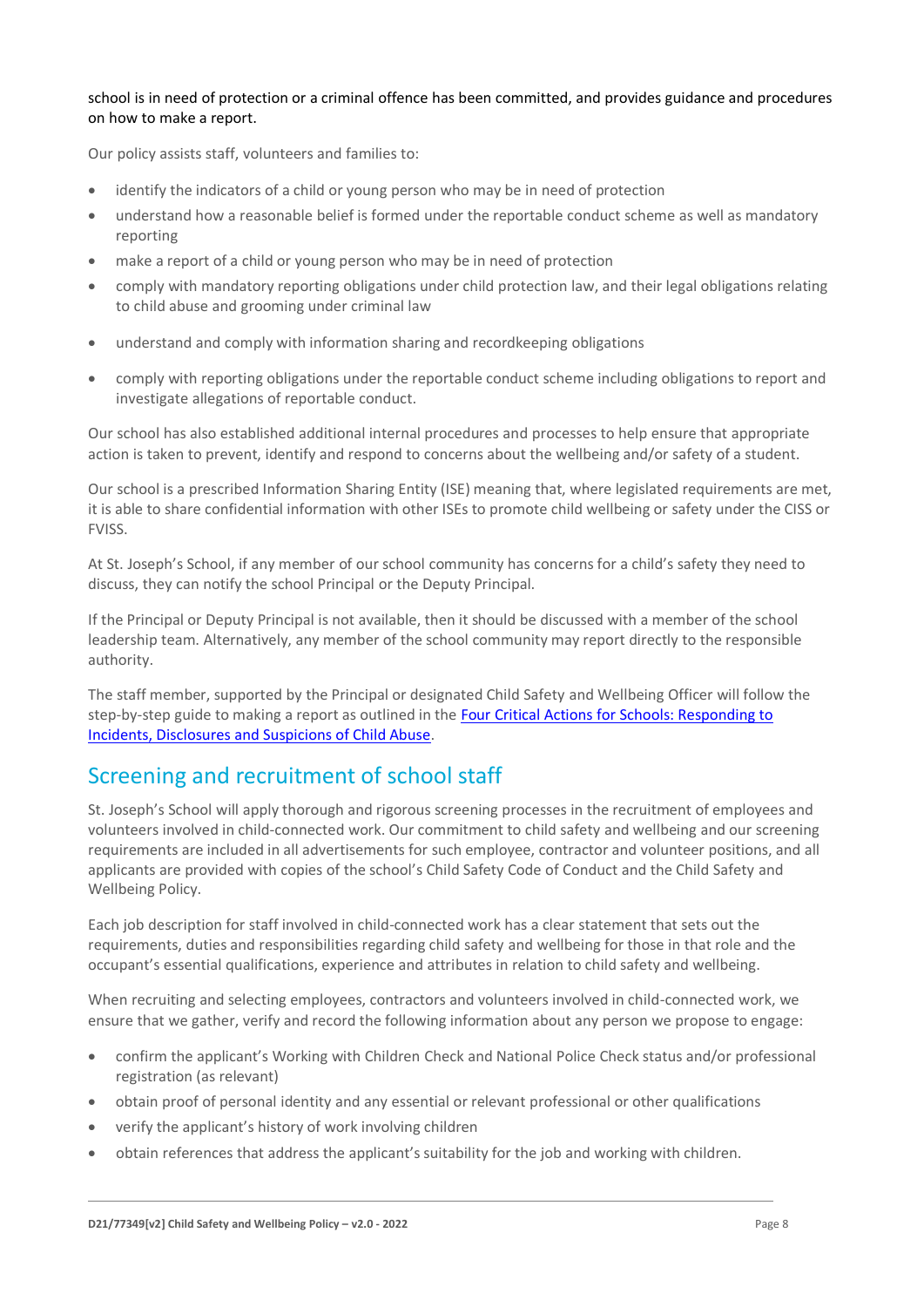We will also ensure that appropriate supervision or support arrangements are in place in relation to the induction of new school staff into the school's policies, codes, practices and procedures governing child safety and wellbeing and child-connected work.

We have procedures and processes for monitoring and assessing the continuing suitability of school staff and volunteers to work with children, including regular reviews of the status of Working with Children Checks and staff professional registration requirements such as Victorian Institute of Teaching (VIT) registration.

St. Joseph's School implements the following CECV guidelines:

- *Guidelines on the Employment of Staff in Catholic Schools*
- *Guidelines on the Engagement of Volunteers in Catholic Schools*
- *Guidelines on the Engagement of Contractors in Catholic Schools*
- *NDIS/External Providers: Guidelines for Schools*.

# Child safety and wellbeing – education and training for school staff

St. Joseph's School provides employees, volunteers and clergy with regular and appropriate opportunities to develop their knowledge of, openness to and ability to address child safety and wellbeing matters. This includes induction, ongoing training and professional learning to ensure that everyone understands their professional and legal obligations and responsibilities, and the procedures for reporting suspicion of child abuse and neglect.

At least annually, our professional learning and training addresses:

- staff's individual and collective obligations and responsibilities for managing the risk of child abuse
- preventing, identifying and mitigating child abuse risks in the school environment without compromising a child or student's right to privacy, access to information, social connections and learning opportunities
- the reportable conduct scheme
- our school's current child safety standards (including this Policy, the Child Safety Code of Conduct and any other policies and procedures relating to child safety and wellbeing, including in relation to managing complaints and concerns related to child abuse)
- guidance on recognizing indicators of child harm including harm caused by other children and students
- guidance on responding effectively to issues of child safety and wellbeing and supporting colleagues who disclose harm
- guidance on how to build culturally safe environments for children and students
- guidance on their information sharing and recordkeeping obligations, including under th[e Public Record](https://prov.vic.gov.au/sites/default/files/files/documents/1906v1.0.pdf)  [Office Victoria Recordkeeping Standards.](https://prov.vic.gov.au/sites/default/files/files/documents/1906v1.0.pdf)

*Include information about your child safety and wellbeing induction program and related professional learning and training arrangements for employees and volunteers.*

## Diversity and equity – strategies and actions

At St. Joseph's School, we are committed to ensuring that equity is upheld, and that diverse needs are respected in policy and practice. We aim to ensure that:

- all school staff and volunteers understand the diverse circumstances of children and students
- our school provides support and responds to vulnerable children and students
- children, students, staff, volunteers and the school community have access to information, support and complaints processes in ways that are culturally safe, accessible and easy to understand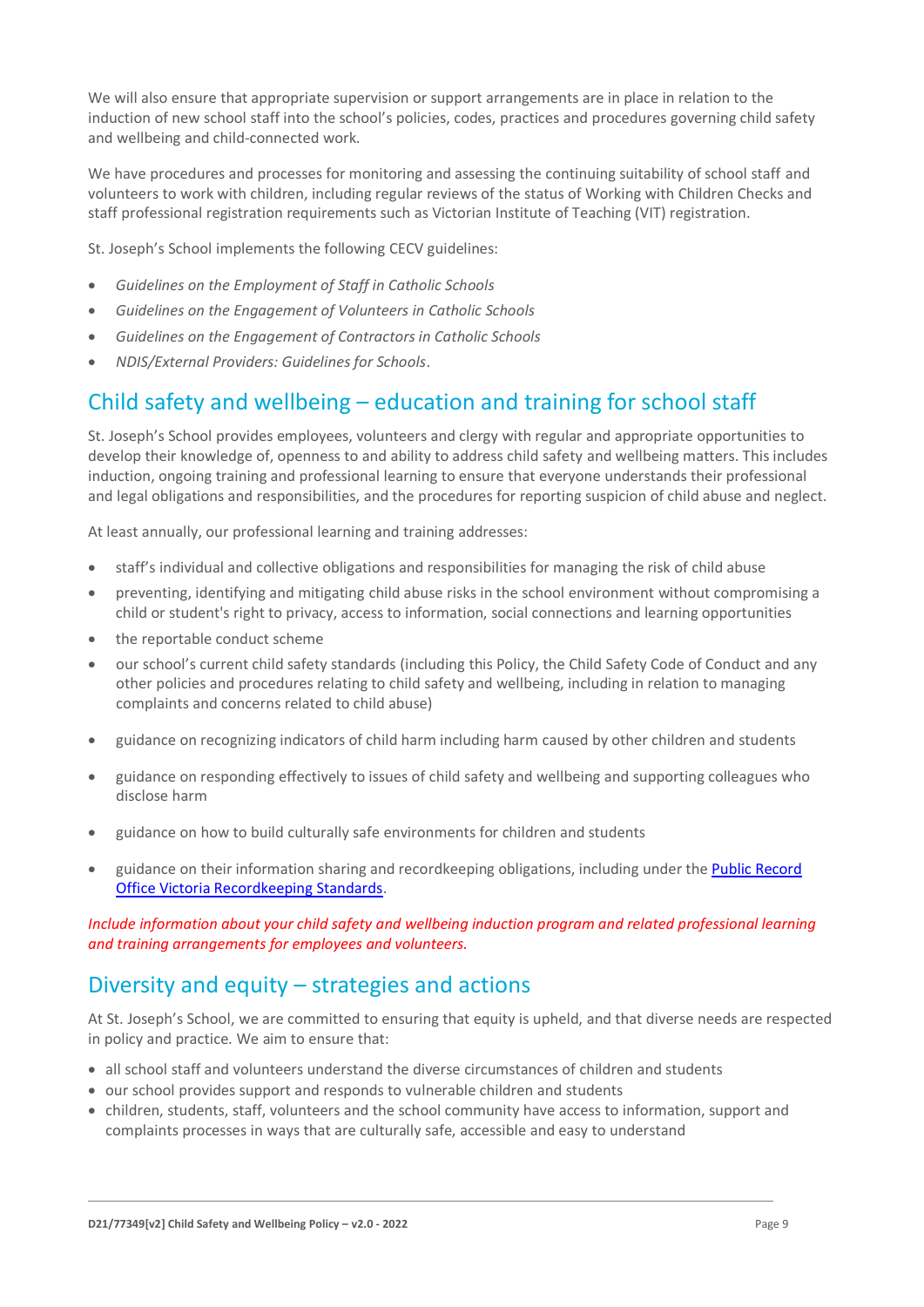- the school pays particular attention to the needs of students with disability, students from culturally and linguistically diverse backgrounds, students who are unable to live at home, international students, and LGBTIQ+ students
- the school pays particular attention to the needs of Aboriginal students and provides and promotes a culturally safe environment for them.

*Include a statement that details the strategies and actions you will take to implement these diversity and equity obligations. Highlight the strategies and actions from the list below you will take to implement these diversity and equity obligations. Strategies and actions not on this list need to be discussed with and endorsed by MACS management prior to implementation.*

- *Catholic Archdiocese of Melbourne – [Welcoming Each Other: Guidelines for Interfaith Education in the](http://www.cam1.org.au/eic/welcoming/index.html)  [Schools of the Archdiocese of Melbourne](http://www.cam1.org.au/eic/welcoming/index.html)*
- *Catholic Education Commission of Victoria (CECV) – [Aboriginal and Torres Strait Islander Education](https://www.cecv.catholic.edu.au/getmedia/bd494d6a-2d58-4f9b-94a2-85f3ab75e7ea/CECV-Aboriginal-and-Torres-Strait-Islander-Education-Action-Plan.aspx?ext=.pdf)  [Action Plan](https://www.cecv.catholic.edu.au/getmedia/bd494d6a-2d58-4f9b-94a2-85f3ab75e7ea/CECV-Aboriginal-and-Torres-Strait-Islander-Education-Action-Plan.aspx?ext=.pdf)*
- *CECV – [Aboriginal and Torres Strait Islander Perspectives](https://cevn.cecv.catholic.edu.au/Melb/Student-Support/Cultural-Diversity/ATSI-perspectives)*
- *CECV – [Assessing and Intervening with Impact](https://cevn.cecv.catholic.edu.au/Melb/Document-File/Students-Support/Practices/Assessing-and-intervening-with-impact)*
- *CECV – [Guidelines for Supporting New Arrivals and Refugees](https://www.cecv.catholic.edu.au/getmedia/b1a8935d-5f90-45e6-bb28-828e23c83366/CECV-Guidelines-for-New-Arrivals-and-Refugees-2020-2022.aspx?ext=.pdf)*
- *CECV – [Intervention Framework](https://www.cecv.catholic.edu.au/getmedia/757e80aa-1c1a-4510-8d8a-f1ca72a92adb/CECV-Intervention-Framework-2021-overview.aspx?ext=.pdf)*
- *CECV – [Parent Guide to Program Support Groups](https://www.cecv.catholic.edu.au/getmedia/8067c3e8-72f0-402c-9b78-60450b06c689/Parent-Guide-to-Program-Support-Groups.aspx?ext=.pdf)*
- *CECV – [Personal Care Support in Schools](https://www.cecv.catholic.edu.au/getmedia/56a1892e-fc3f-45f8-b057-daa8dd462dfd/CECV-Personal-Care-Support-in-Schools.aspx?ext=.pdf)*
- *CECV – [Positive Behaviour Guidelines](https://www.cecv.catholic.edu.au/getmedia/bc1d235d-9a98-4bb4-b3ac-84b50fa7c639/CECV-Positive-Behaviour-Guidelines_FINAL2.aspx?ext=.pdf)*
- *Catholic Education Melbourne (CEM) – Horizons of Hope – [Vision, Context, Strategy, Practice](https://cevn.cecv.catholic.edu.au/Melb/Curriculum/Horizons-of-Hope)*
- *CEM – [Identity and Growth: A perspective for Catholic schools](https://cevn.cecv.catholic.edu.au/Melb/MI/Identity-Growth)*
- *Catholic Education South Australia – [Children: Close to the Mystery of God](https://safeguardingchildren.acu.edu.au/-/media/feature/micrositesarticles/safeguardingchildren/children_close_to_mystery_of_god_-vjuly2015rev_20150825.pdf?la=en&hash=A5234C17459BAE41E54584FAA066B9A0)*
- *Edmund Rice Education Australia (EREA) – [Live Life to the Full: EREA Safe & Inclusive Learning](https://www.erea.edu.au/wp-content/uploads/2020/09/Safe_and_inclusive_Resource.pdf)  [Communities Statement](https://www.erea.edu.au/wp-content/uploads/2020/09/Safe_and_inclusive_Resource.pdf)*
- *MACS – [Allways: A guide to supporting all learners in all ways always](https://www.macs.vic.edu.au/CatholicEducationMelbourne/media/Documentation/Documents/Allways-A4-book-Guide-web.pdf)*
- *MACS – [Religious Education Curriculum](https://resource-macs.com/)*
- *National Catholic Education Commission – Framework for [Student Faith Formation in Catholic Schools](https://www.ncec.catholic.edu.au/doclink/student-faith-formation-in-catholic-schools-february-2022/eyJ0eXAiOiJKV1QiLCJhbGciOiJIUzI1NiJ9.eyJzdWIiOiJzdHVkZW50LWZhaXRoLWZvcm1hdGlvbi1pbi1jYXRob2xpYy1zY2hvb2xzLWZlYnJ1YXJ5LTIwMjIiLCJpYXQiOjE2NDQyNzM3NTYsImV4cCI6MTY0NDM2MDE1Nn0.jGLDyhU7PGuIaDiSI4Pv5ODo78qVCxDaI9e5o0m7CVg)*
- *[Victorian Curriculum F](https://victoriancurriculum.vcaa.vic.edu.au/)–10*
- *Victorian Department of Education and Training (DET) [Out-of-Home Care Education Commitment](https://www.cecv.catholic.edu.au/getmedia/11631bac-6208-4324-887e-0aca88189126/OoHC-Education-Commitment.aspx?ext=.pdf)*
- *Victorian DET – [Resilience, Rights and Respectful Relationships,](https://fuse.education.vic.gov.au/ResourcePackage/ByPin?pin=2JZX4R) incorporating a Catholic context*

### Family engagement – strategies and actions

St. Joseph's School ensures that families, carers and other members of the school community are informed about relevant child safety and wellbeing matters and are involved in the promotion of child safety and wellbeing at the school. We aim to ensure that:

- families participate in decisions relating to child safety and wellbeing which affect their child
- we engage and openly communicate with families, carers and other members of the school community about our child safe approach
- all members of the school community have access to information relating to child safety and wellbeing
- families, carers and other members of the school community have the opportunity to provide input into the development and review of the school's child safety and wellbeing policies and practices
- families, carers and other members of the school community are informed about the operations and governance of the school in relation to child safety and wellbeing.

*Include a statement that details the strategies and actions you will take to implement these family engagement obligations. Alternatively, you may develop a separate document that outlines these strategies and actions and provide a reference to that curriculum document here.*

## Risk management

At St. Joseph's School, we are committed to proactively and systematically identifying and assessing risks to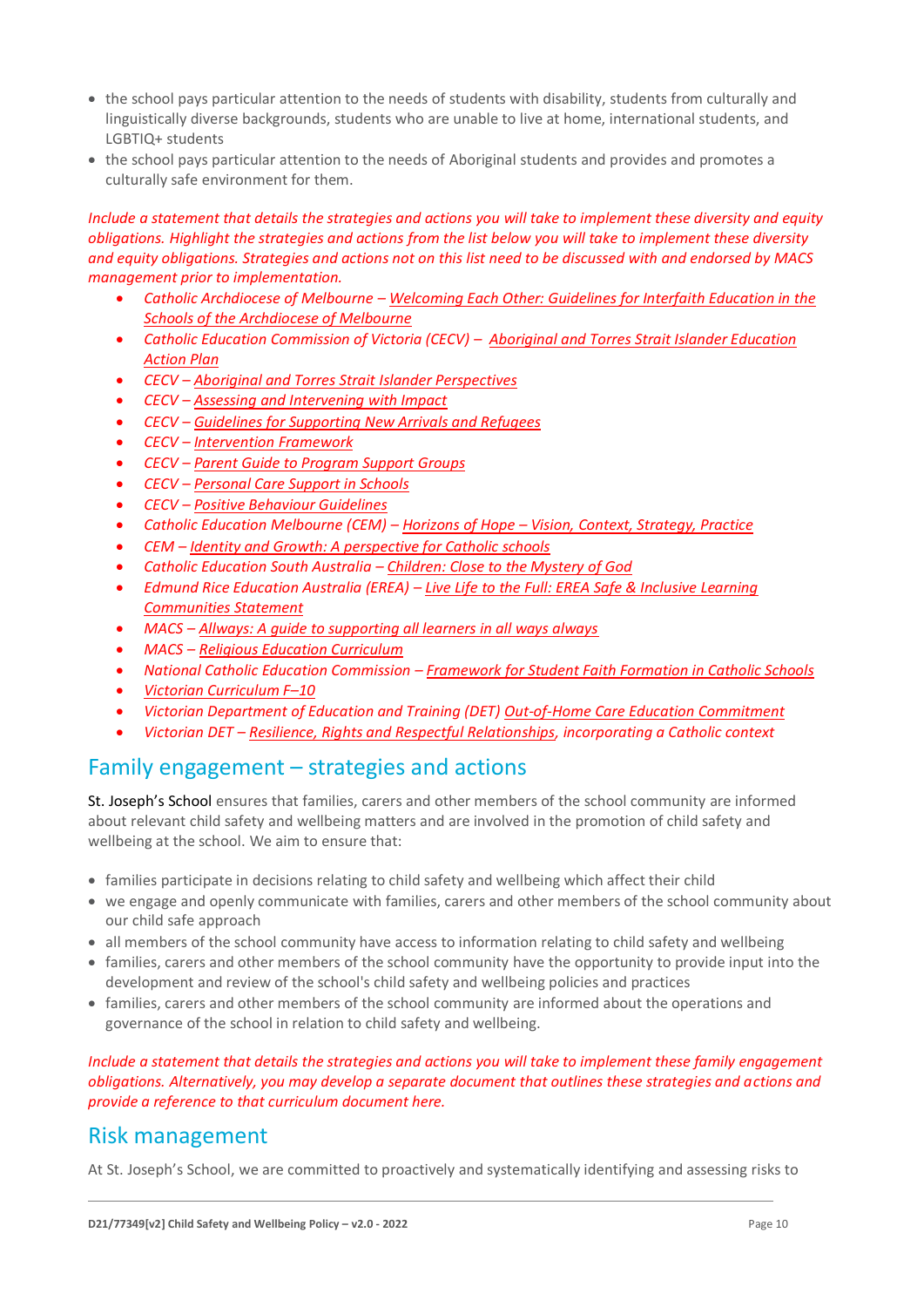student safety across our whole school environment, and reducing or eliminating (where possible) all potential sources of harm. We document, implement, monitor and annually review our risks and risk management strategies for child safety and wellbeing, evaluate the effectiveness of the implementation of our risk controls and ensure that the strategies change as needed and as new risks arise.

*Include a statement about the structure and process you will establish to prevent, identify and manage risks relating to child safety and wellbeing and to review your child safety practices. This may be a Child Safety and Wellbeing Team or a Risk Subcommittee. This statement must take into account the nature of the school environment, the activities expected to be conducted in that environment (including the provision of services by contractors or outside organisations) and the characteristics and needs of all children and students expected to be present in those environments.*

# Relevant legislation

- *Children, Youth and Families Act 2005* (Vic.)
- *Child Wellbeing and Safety Act 2005* (Vic.)
- *Worker Screening Act 2020* (Vic.)
- *Education and Training Reform Act 2006* (Vic.)
- *Education and Training Reform Regulations 2017* (Vic.)
- *Equal Opportunity Act 2010* (Vic.)
- *Privacy Act 1988* (Cth)
- *Public Records Act 1973* (Vic)
- *Crimes Act 1958* (Vic.) Three new criminal offences have been introduced under this Act:
- 1. [Failure to disclose offence:](https://www.justice.vic.gov.au/safer-communities/protecting-children-and-families/failure-to-disclose-offence#%3A~%3Atext%3DIn%202014%2C%20the%20law%20in%20Victoria%20was%20changed%2Coffended%20against%20a%20child%20under%2016%20in%20Victoria) Any adult who forms a reasonable belief that a sexual offence has been committed by an adult against a child under 16 has an obligation to report that information to police. Failure to disclose the information to police is a criminal offence.
- 2. [Failure to protect offence:](https://www.justice.vic.gov.au/safer-communities/protecting-children-and-families/failure-to-protect-a-new-criminal-offence-to#%3A~%3Atext%3DFailure%20to%20protect%3A%20a%20new%20criminal%20offence%20to%2Cfrom%20sexual%20abuse%20and%20exposure%20to%20sexual%20offenders) This offence will apply where there is a substantial risk that a child under the age of 16 under the care, supervision or authority of a relevant organisation will become a victim of a sexual offence committed by an adult associated with that organisation. A person in a position of authority in the organisation will commit the offence if they know of the risk of abuse and have the power or responsibility to reduce or remove the risk, but negligently fail to do so.
- 3. [Grooming offence:](https://www.justice.vic.gov.au/safer-communities/protecting-children-and-families/grooming-offence) This offence targets predatory conduct designed to facilitate later sexual activity with a child. Grooming can be conducted in person or online, for example via interaction through social media, web forums and emails.

# Related policies

#### **Catholic Education Commission of Victoria Ltd (CECV) guidelines**

- [CECV Guidelines on the Employment of Staff in Catholic Schools](https://www.cecv.catholic.edu.au/getmedia/0393d7fb-2fb9-4e48-a05e-56b703dd62eb/Employment-Guidelines.aspx)
- [CECV Guidelines on the Engagement of Volunteers in Catholic Schools](https://www.cecv.catholic.edu.au/Media-Files/IR/Policies-Guidelines/Volunteers/Guidelines-on-the-Engagement-of-Volunteers.aspx)
- [CECV Guidelines on the Engagement of Contractors in Catholic Schools](https://www.cecv.catholic.edu.au/Media-Files/IR/Policies-Guidelines/Staff,-Contractors,-Volunteers/Contractor-Guidelines.aspx)
- [CECV NDIS/External Providers: Guidelines for Schools](https://www.cecv.catholic.edu.au/getmedia/cec12bdf-5e03-4d3a-ac47-504fe084f415/NDIS-External-Providers-Guidelines.aspx?ext=.pdf)
- [CECV Positive Behaviour Guidelines](https://www.cecv.catholic.edu.au/getmedia/bc1d235d-9a98-4bb4-b3ac-84b50fa7c639/CECV-Positive-Behaviour-Guidelines_FINAL2.aspx?ext=.pdf)

#### **School policies**

- [Child Safety Code of Conduct](https://c234ffca-8cfb-4fe6-9261-9dadc465f40e.usrfiles.com/ugd/c234ff_8fc52bf64deb49d9b6a7abe59a0e5adc.pdf)
- [PROTECT: Identifying and Responding to Abuse](https://c234ffca-8cfb-4fe6-9261-9dadc465f40e.usrfiles.com/ugd/c234ff_fc0d39dfe7464c70a9f1e40114e8b58c.pdf)  Reporting obligations
- [Reportable Conduct Policy](https://c234ffca-8cfb-4fe6-9261-9dadc465f40e.usrfiles.com/ugd/c234ff_f9022e8055f84ff88af66a5cf3aaa41b.pdf)